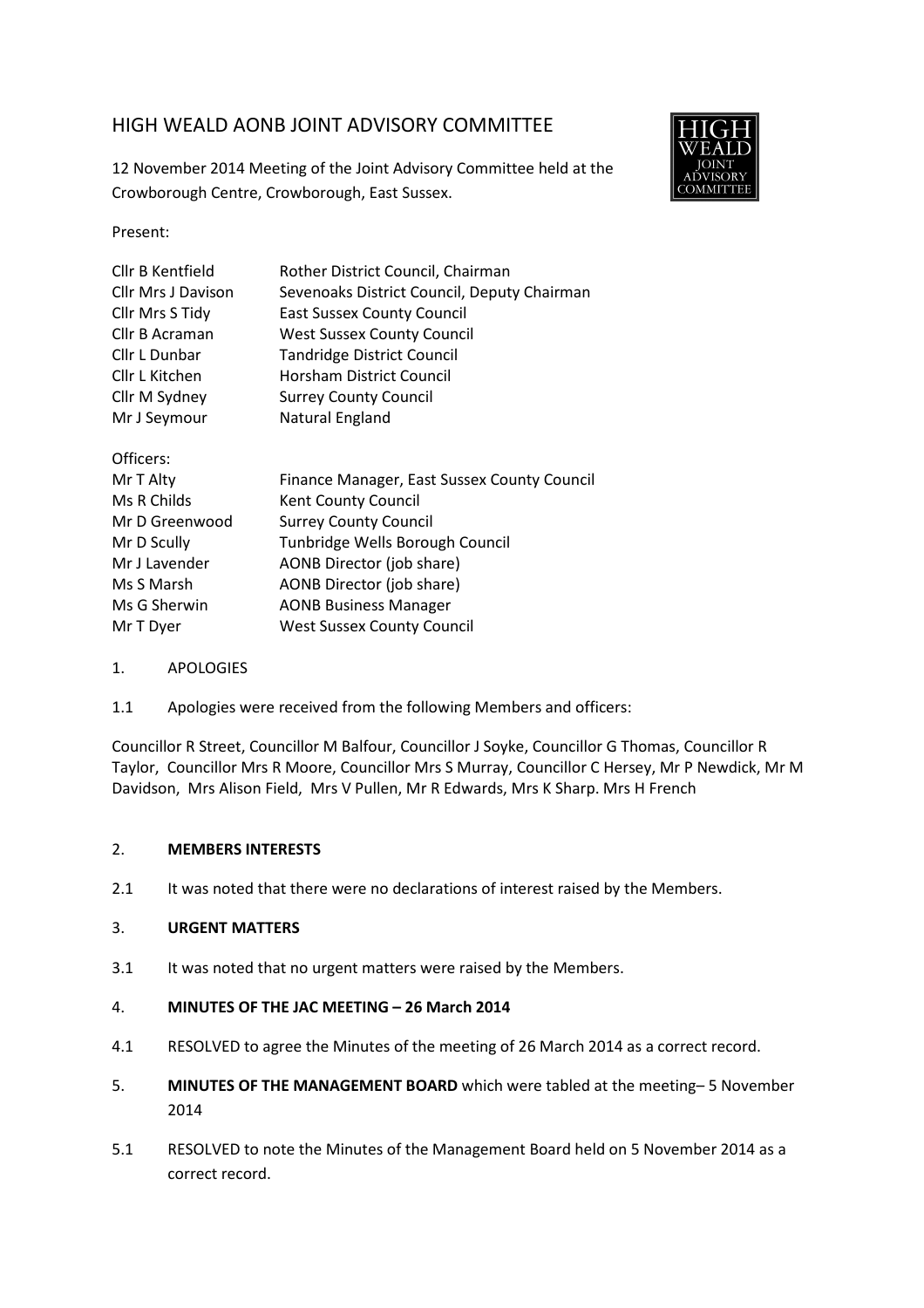## 6. **MINUTES OF THE OFFICER STEERING GROUP – 25 September 2014**

6.1 RESOLVED to note the Minutes of the Officer Steering Group held on 25 September 2014 as a correct record.

## 7. **AIRSPACE AND NOISE MANAGEMENT OVER AONB**

- 7.1 Airspace and noise management issue was raised at the Management Board meeting of 5 November. The Members had a wide ranging discussion around the impact of changes to flight paths over the AONB. It was highlighted that there had been a marked increase in complaints about aircraft traffic noise especially in Kent and Tunbridge Wells constituencies.
- 7.2 RESOLVED to note the Members agreed that the Unit will draft a response to the Airport Commissions consultation for the Chairman to sign. It will be circulated to the Members prior to being sent:
	- I. The principle of airport expansion
	- II. Relative tranquillity and the impact of noise on the quiet enjoyment of the High Weald AONB
	- III. The impact of any further development at Gatwick airport or of supporting infrastructure on the High Weald AONB.

## 8. **CONSTITUTION**

- 8.1 RESOLVED to note the report and the Members agreed to the amendments of the constitution for the election process for Management Board Members to a bi-annual process.
- 8.2 Councillor Mrs J Davison announced that she would be retiring in May 2015 and has requested to remain on the Joint Advisory Committee as Sevenoaks appointed Member. The Members welcomed an independent Member if they have been appointed with the same level of authority as an elected Member.
- 8.3 RESOLVED to note the Members agreed that the process of appointing Members would remain the same.

# 9. **REVENUE BUDGET 2015/2016**

- 9.1 The Finance Manager, Thomas Alty, reported to the Members the key areas of the draft Revenue Budget 2015/16:
	- The draft revenue budget would be presented as a balanced budget.
	- The budget confirmed that Defra contribution will be remain at £214,700 for 2015/16, and it assumes the local authority contributions would remain at £84,700.
	- Staff budget will increase by £5,000 with the expected pay-rise of 1%
	- The Unit are confident that they will be able to generate additional income of £10,800 to meet the shortfall in the budget.
- 9.2 The key risks and financial implications:
	- Inflation will remain at 0% and accommodation costs and service costs will not increase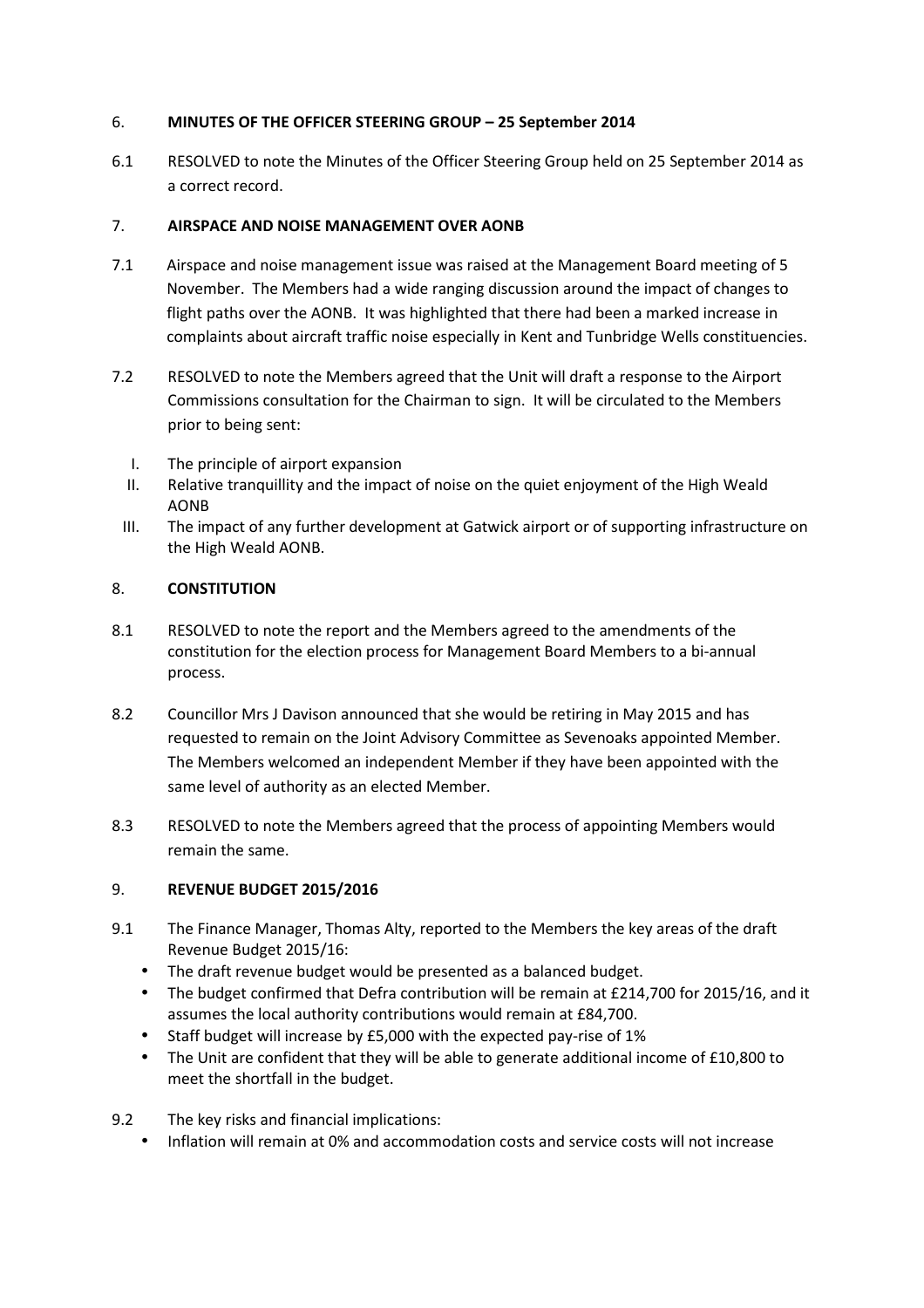- Government policy changes indicate that redundancy costs arising from reducing Defra contributions will not be considered eligible for grant aid. The JAC therefore needs to retain a minimum reserve of £95,000 to meet redundancy costs.
- The forecast reserves at 31 March 2015 are £103,900 and this will not allow much flexibility with utilising the reserves if a shortfall in the budget occurs in the future.
- Beyond 2016/17 there is no clarity around the level of Defra funding.
- Thomas Alty thanked Gerry Sherwin, AONB Business Manager, for her excellent support with managing the budget.
- 9.2 RESOLVED to note the report and:
	- I. Approve the draft Revenue Budget for 2015/16
	- II. To commence the budget consultation with the local authorities and Defra.
- 10. HIGH WEALD AONB WORK PROGRAMME FROM APRIL SEPTEMBER 2014
- 10.1 Gerry Sherwin presented to the Members the High Weald AONB work programme which is submitted to Defra every 6 months. The presentation was divided into the key High Weald audiences: landowners, young people, visitors, policy and decision makers, community and income generation.
- 10.2 Gerry Sherwin welcomed the Councillors to submit any work programmes that the Unit should focus on so this can be part of the programme for 2015/16 which will be submitted to Defra early in 2015.
- 10.2 Councillor Tidy asked whether with the Brede and Battle Habitat Fund if there are any grounds work they would also look to instigate an archaeological watching brief. Jim Seymour confirmed that where it is appropriate they would suggest this type of activity during the application process.
- 10.3 Councillor Kitchen asked whether the Unit had any contact with Buchan Park and Leechpool Nature Reserve in the past six months . Councillor B Acraman confirmed that since Phil Haskell's death, the education officer role had not been replaced. The Unit has discussed working with Buchan County Park to address any education requirements.
- 10.4 The Members thanked Gerry Sherwin for presenting such a comprehensive presentation, highlighting the depth and breadth, of the Unit's work over the past 6 months.
- 10.4 RESOLVED to note the report and;
	- I. The presentation will be available to Members and Officers.

#### 11. **HIGH WEALD AONB UNIT STAFFING UPDATE**

- 11.1 Rachel Bennington has been recruited as the Education Officer working on the High Weald Heroes project and Georgina Strapp is working two days a week on an internship with the AONB Unit to cover the work of the vacant communication post.
- 11.2 RESOLVED to note the report on staffing update.
- 12. **RISK MANAGEMENT**